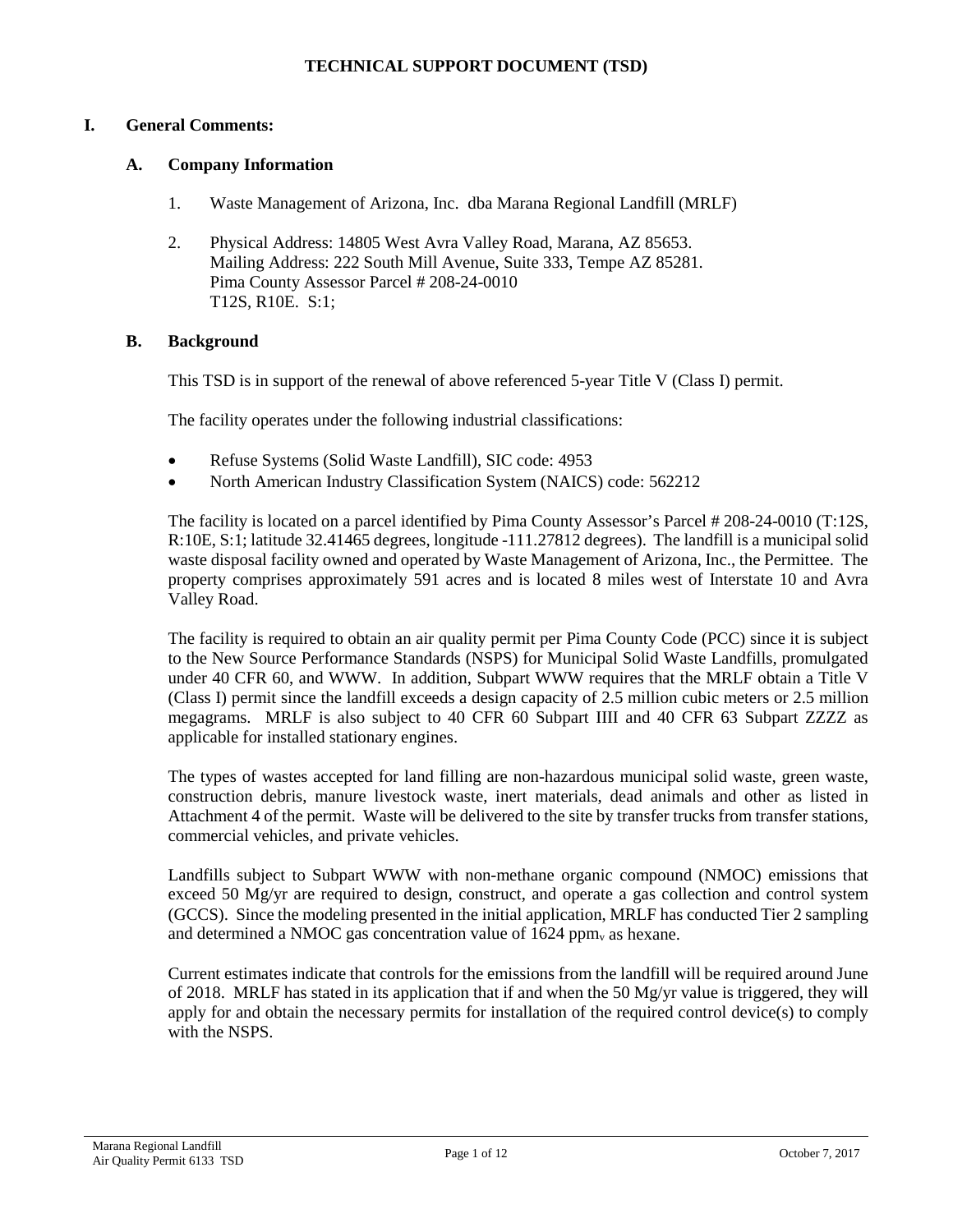## Historical Information

The Marana Regional Landfill (MRLF) applied for an initial installation and operating permit on September 23, 2011. The application was for the construction and operation of a municipal solid waste landfill to be owned and operated by DKL Holdings Inc. The total site area is approximately 591 acres and is located 8 miles west of Interstate 10 and Avra Valley Road in Marana, Arizona. The landfill will be developed in phases with a maximum deposit design capacity of approximately 76,000,000 tons  $(117,850,494 \text{ yd}^3)$ , and the final landfill footprint is estimated to be 415 acres.

The initial permit was issued on June 19, 2012. A transfer application was received on August 28, 2012 transferring the permit from DKL Holdings Inc to Waste Management of Arizona, Inc. The permit and TSD were revised to reflect the new ownership. There were no other changes to the TSD.

On April 30, 2015, following the 30 Day Asbestos Acceptance Notification, the source became subject to National Emission Standards for Hazardous Air Pollutants 40 CFR Part 61 Subpart M - National Emission Standard for Asbestos. The applicable regulations are identified in Part B, Section 4 of this permit.

## **C. Summary of Permit Actions**

| Date<br><b>Received</b> | <b>Permit Action</b>                                                                                                                                                             |
|-------------------------|----------------------------------------------------------------------------------------------------------------------------------------------------------------------------------|
| 09/23/2011              | $6133-1P$ : New Source<br>Application for Title V permit to commence construction and operate landfill.                                                                          |
| 08/28/2012              | 6133-2P: Permit Transfer Application:<br>Ownership Change from DKL Holdings, Inc. to Waste Management of Arizona,<br>Inc.                                                        |
| 12/6/2012               | 1674-3P: Responsible Official Change<br>Notification to change responsible official from Joseph J. Cassin to Doug Deimer.                                                        |
| 6/27/2014               | 1674-5P: Amendment<br>Update equipment list with actual equipment purchased.                                                                                                     |
| 05/4/2015               | 1674-6P: Facility Change w/o Revision<br>Submittal of 30 day notification that landfill will begin accepting Regulated<br>Asbestos-Containing material on or after June 1, 2015. |
| 5/11/17                 | Responsible Official Change<br>Notification to change responsible official from Doug Deimer to Damon De Frates.                                                                  |

### **Table 1: Summary of Permit Actions (Within the Previous Permit Term)**

# **D. Attainment Classification**

The facility is located in an area that is designated as non-attainment for PM10 (Rillito PM10 Nonattainment Area). In June 2008, the Arizona Department of Environmental Quality submitted a state implementation plan (SIP) revision to the Environmental Protection Agency EPA requesting redesignation of the area to attainment (*Rillito Moderate Area PM10 Maintenance Plan and Request for Redesignation to Attainment*). The action to redesignate the area as attainment is still pending as of the date of this writing.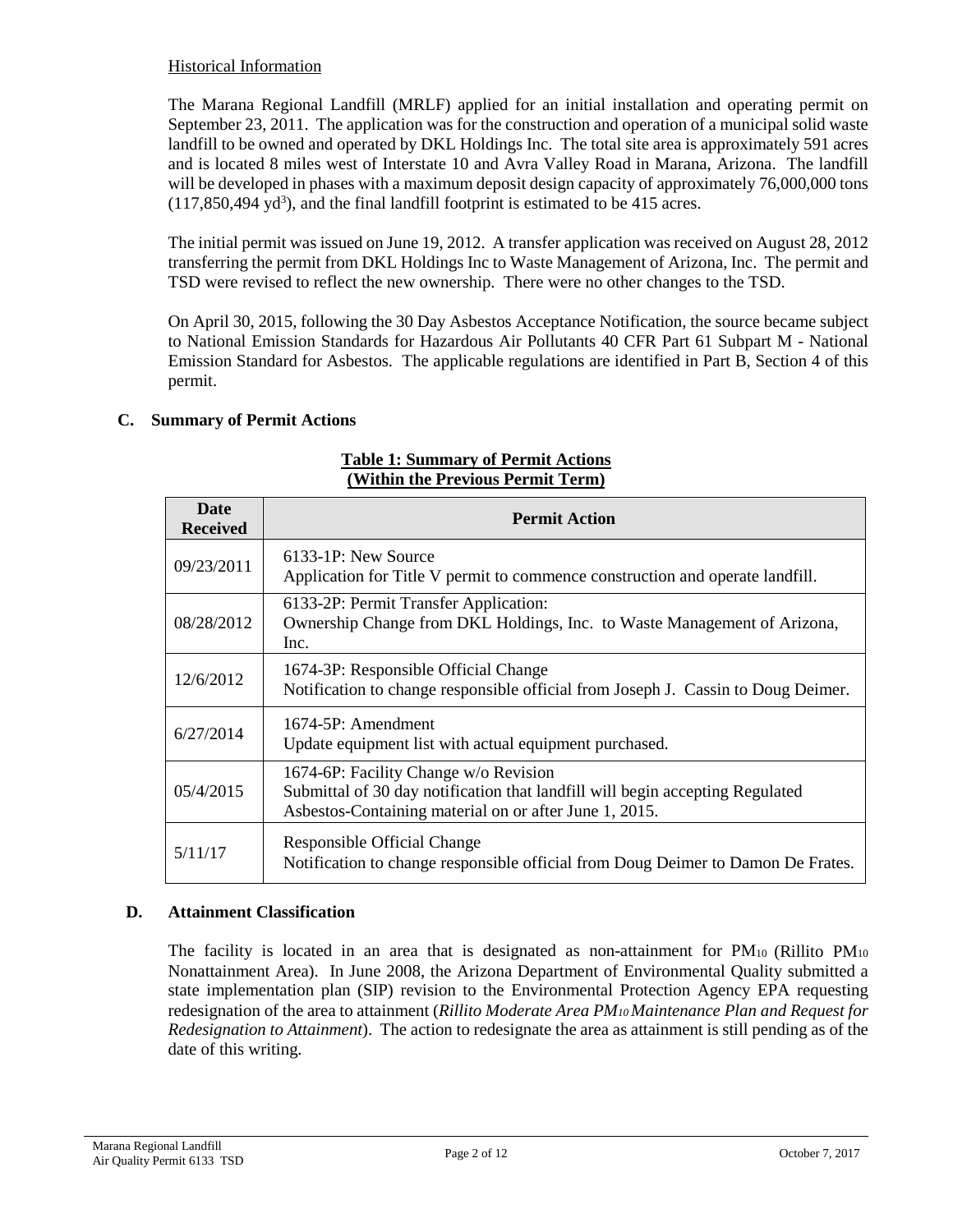### **II. Source Description**

The MRLF will primarily operate under the area fill method of disposal. Waste will be evenly spread in layers and compacted. A layer of soil or approved alternate material at least 6 inches will be spread over the waste as daily cover. Refuse will be covered at the end of each operating day in accordance with federal requirements. Alternate daily cover will range from tarps, shredded/ processed green wastes, bottom ash, shredded waste tires, petroleum contaminated soils, auto shredder fluff to crushed glass. The types of waste that will be accepted at the landfill are listed at the end of the permit as Attachment 1.

## **A. Process Description**

Activities conducted at the Landfill include landfilling operations, leachate management, cover operations, and recycling activities. The activities are described in detail below.

1. Landfill Operations

Municipal solid waste (MSW) and other types of solid waste are brought to the facility via transfer trucks, collection trucks and private vehicles. The MSW is disposed of in a lined disposal area, is compacted by heavy equipment and covered at the end of each workday. Landfill equipment used will include a variety of mobile equipment/ vehicles.

2. Liner System

The facility will incorporate a "bottom liner system" to collect and recover leachate from the landfill and prevent leachate from migrating out of the landfill. The liner system will consist of (from bottom to top) multiple layers of different material to create a barrier intended to be impenetrable and able to contain the waste and any leachate that may form.

3. Leachate Collection and Monitoring System

A leachate collection and removal system (LCRS) will be installed above the HDPE unit of the liner system. The LCRS will consist of a piping system that collects leachate percolating out of the waste and conveys the leachate to a sump where it can be removed from the landfill.

4. Landfill Gas Monitoring

When required by air quality EPA regulatory requirements, a methane gas monitoring plan will be developed and implemented. The Landfill Gas Monitoring System (LGMS) will include the installation of methane probes at the property boundary or within the buffer zones between the landfill footprint and the property boundary. These probes will be regularly monitored (at least quarterly). In addition, continuous methane monitors will be installed in site structures.

5. Disposal Operations

Landfill operators will be responsible for overseeing that all wastes are unloaded in the designated locations at the working face, which will be confined to the smallest possible area. Minimizing the size of the working face encourages better compaction and litter control. A compactor, dozer, or loader will be used for waste compaction. Waste will be spread immediately after unloading to minimize blowing litter and to keep the unloading area clear for additional loads. As required by EPA and ADEQ, at the end of each working day, a layer of at least 6 inches of daily soil cover material or an ADEQ-approved alternative daily cover will be placed on all exposed waste. This daily cover minimizes potential for rainfall to contact waste materials as well as providing control of litter, insects and rodents, and odors.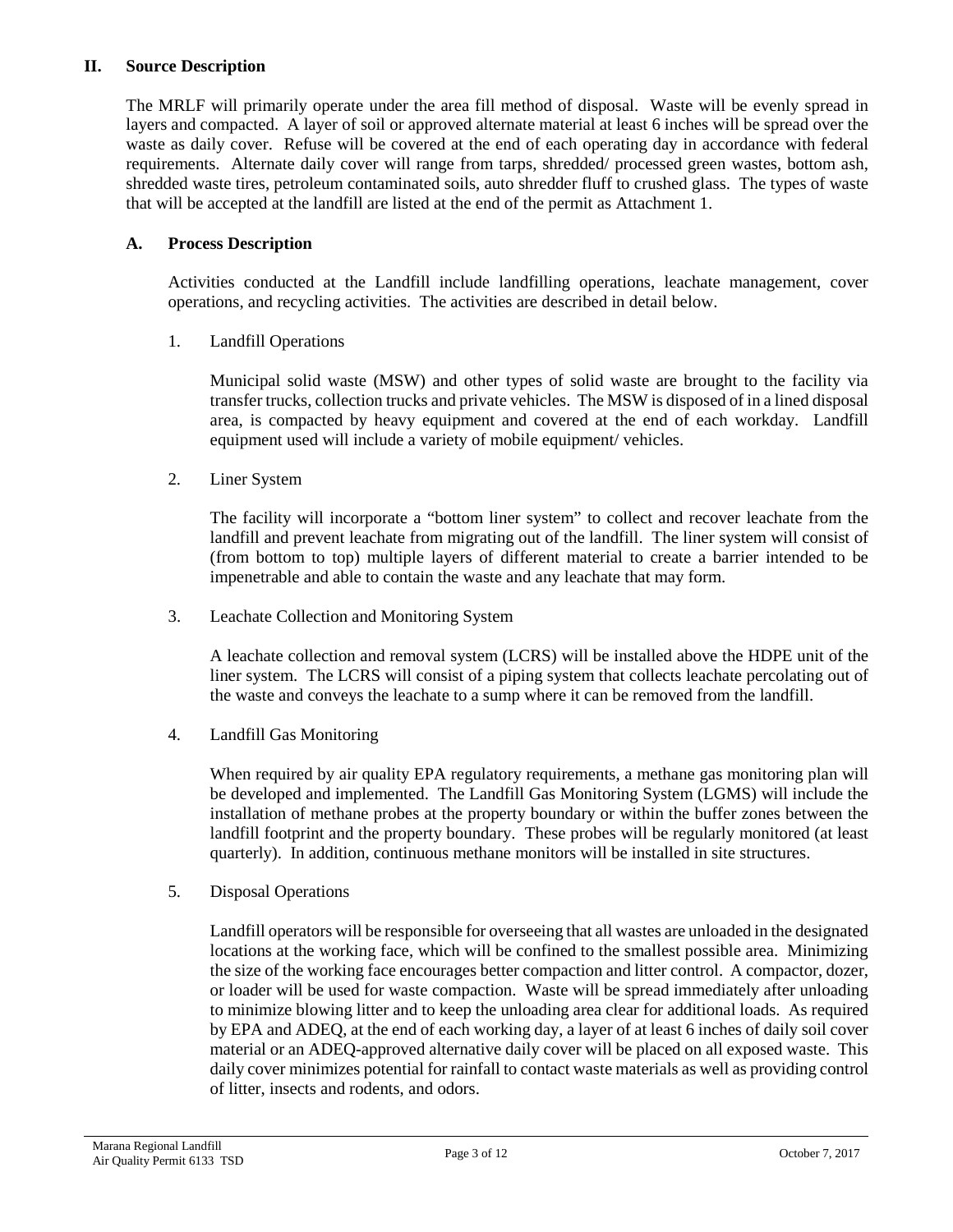### 6. Evaporation Basins

If evaporation basins are required, they will be used to dispose of leachate and/or condensate generated and collected within the landfill and which cannot be utilized in lieu of well water for dust control within the lined landfill area. If evaporation basins are constructed, leachate and/or condensate collected from the landfill LCRS sumps or landfill gas collection system, respectively, would be piped or transported by water truck to the evaporation basins and allowed to evaporate.

## **B. Operating Schedule**

The Landfill is permitted to operate 24 hours a day, 7 days per week (8760 hours per year).

### **C. Applicability Categories**

The following categories are addressed by the permit:

- 1. Landfill Operations. (NSPS and NESHAP)
- 2. Combustion Processes.
- 3. [Reserved for other Operations]
- 4. National Emission Standards for Asbestos Waste Disposal

### **D. Air Pollution Control Equipment**

The Landfill will utilize water, other equally effective controls and vehicle speed to control fugitive dust at the site.

### **III. Regulatory History**

### **A. Testing & Inspections**

PDEQ conducted full compliance evaluations on June 11, 2014 and July 18, 2016. The facility initiated Tier 2 sampling and reported the results on January 18, 2016. The site specific average NMOC concentration from four samples taken was determined to be  $1624$  ppm<sub>v</sub> – as hexane.

### **B. Excess Emissions**

As of the date of this permit renewal there have been no reports of emissions in excess of the limits and standards in the permit.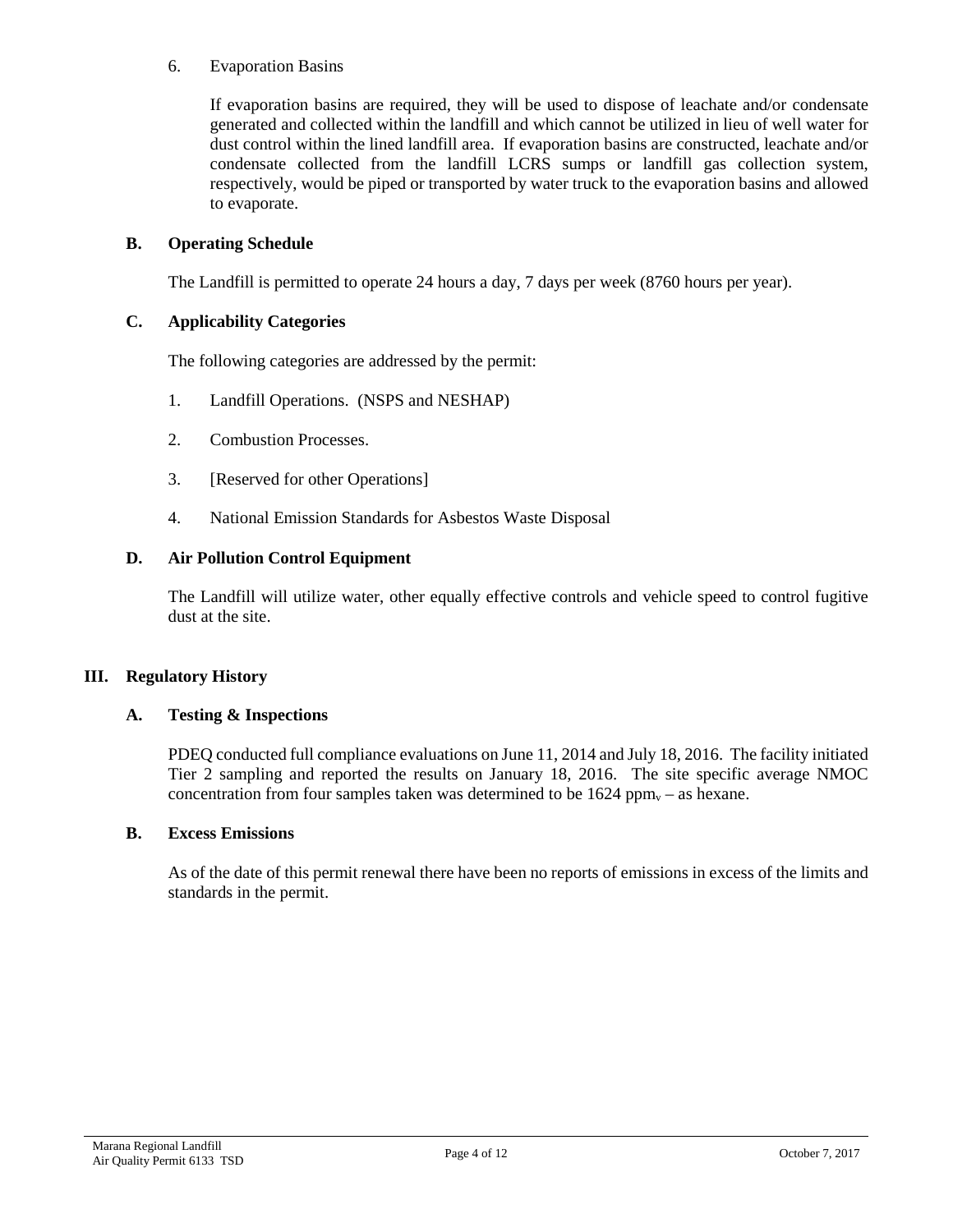### **IV. Emission Estimates**

Emissions are generated primarily from two sources. The first source of emissions is from construction and landfill operating activities. These fugitive emissions result from the operation of vehicles on the landfill surface and material handling activities, such as loading and unloading to storage piles. Construction activities may be initial excavation construction activities or construction activities after the landfill begins accepting waste. These emissions are reported as  $PM_{10}$  and  $PM_{2.5}$ .

The second source of emissions is fugitive organic and greenhouse gas pollutants from the uncontrolled landfill gas. Landfill gases are generated as a result of solid wastes decomposing following disposal. Organic wastes decompose aerobically as long as oxygen is present. Once oxygen is depleted, anaerobic decomposition becomes dominant. Inorganic wastes primarily decompose by chemical oxidation. Decomposition products of concern to this permitting action include carbon dioxide, methane (greenhouse gases), and non-methane organic compounds (NMOC). These pollutants will be emitted uncontrolled through the surface of the landfill until such time that a control system is installed in accordance with the NSPS.

There are minimal emissions that will be contributed from the operation of the installed stationary engine. The estimated emissions generated by the landfill over the permit term were modeled and developed using LandGem as 3.02 and are presented in the renewal application. The emissions were estimated using a waste acceptance rate of ~ 900 tons/day for year 2017 and projecting an increase in the waste acceptance rate of 6% year over year, through the permit term.

These values may be used for the following purposes:

- (i). Ascertaining "major source" status of MRLF pursuant to CAA Sec 501 (2) Only non-fugitive emissions may be used for such purposes as the landfill is not a categorical source;
- (ii). Comparing source potential-to-emit with emission rates allowable by relevant standards; and

| <b>Pollutant Source</b>                            | <b>Pollutant</b>        | PTE (TPY) |
|----------------------------------------------------|-------------------------|-----------|
|                                                    | <b>NMOC</b>             | 22.02     |
|                                                    | <b>VOC</b>              | 12.29     |
| Landfill Gas                                       | <b>HAPs</b>             | 5.52      |
|                                                    | GHG (CO <sub>2</sub> e) | 95,551    |
| Material Handling/Hauling                          | $PM_{30}$ (TSP)         | 195.03    |
| (includes waste placement and daily cover, unpaved | $PM_{10}$               | 56.22     |
| roads, stockpile wind erosion)                     | PM <sub>2.5</sub>       | 15.67     |
|                                                    | NO <sub>X</sub>         | 11.28     |
|                                                    | $SO_{X}$                | 0.75      |
|                                                    | CO                      | 2.48      |
| Diesel Engines                                     | <b>VOCs</b>             | 0.90      |
|                                                    | <b>HAPs</b>             | < 0.001   |
|                                                    | $PM_{10}$               | 0.80      |

(iii). Comparing source potential-to-emit with emissions inventory and test data.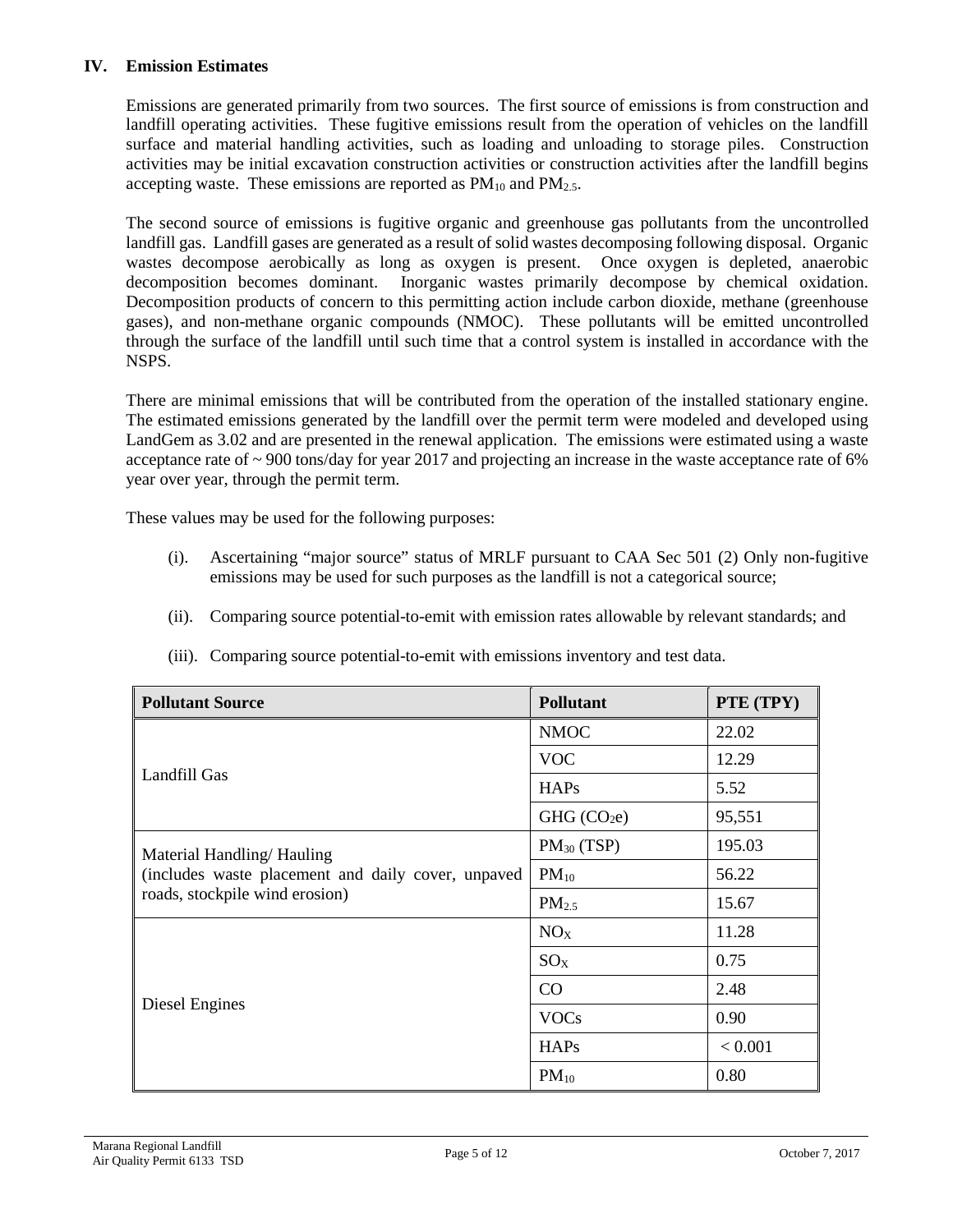| <b>Pollutant Source</b>  | Pollutant               | PTE (TPY) |
|--------------------------|-------------------------|-----------|
| <b>Plant-wide Totals</b> | <b>NMOC</b>             | 22.02     |
|                          | <b>VOC</b>              | 13.19     |
|                          | <b>HAPs</b>             | 5.52      |
|                          | $PM_{30} (TSP)$         | 195.03    |
|                          | $PM_{10}$               | 57.02     |
|                          | $PM_{2.5}$              | 16.22     |
|                          | NO <sub>X</sub>         | 11.28     |
|                          | $SO_{X}$                | 0.75      |
|                          | CO                      | 2.48      |
|                          | GHG (CO <sub>2</sub> e) | 95,551    |

Actual non-fugitive emissions are below major source levels and would classify the source as a true minor source. Fugitive emissions are only considered for Pima County State Implementation Plan (SIP) purposes but not for Title V purposes. Pursuant to Pima County SIP and not Title V, MRLF initially exceeded the major source threshold for TSP (including fugitive emissions) therefore modeling was required to show compliance with the Total Suspended Particulate (TSP) ambient air standards which are shown as maximum allowable pollutant concentrations in SIP Rule 342, Table 342. Limits proposed and modeled against in the submitted air dispersion modeling report are incorporated in the initial permit as installation permit conditions but with the completion of the initial construction of the facility, the emissions are lower not requiring additional modeling or the initial installation permit conditions. With no reliable current data for TSP, PDEQ required that MRLF use  $PM_{10}$  data as a surrogate.

## **V. Applicable Requirements**

- A. Standards addressed by the permit:
	- 1. Pima County State Implementation Plan (SIP):
		- Rule 224 Fugitive Dust Producing Activities
		- Rule 315 Roads and Streets parts E, and F
		- Rule 316 Particulate Materials
		- Rule 318 Vacant Lots and Open Spaces
		- Rule 321 Emissions-Discharge: Opacity Limiting Standards and Applicability
		- Rule 343 Visibility Limiting Standard
		- Rule 344 Odor limiting Standard
	- 2. Code of Federal Regulations Title 40:

| 40 CFR 60 Subpart WWW  | Standards of Performance for Municipal Solid Waste Landfills:                                          |
|------------------------|--------------------------------------------------------------------------------------------------------|
| 40 CFR 60 Subpart IIII | Standards of Performance for Stationary Internal Combustion<br>Engines                                 |
| 40 CFR 63 Subpart ZZZZ | National Emission Standards for hazardous Air Pollutants:<br>Reciprocating Internal Combustion Engines |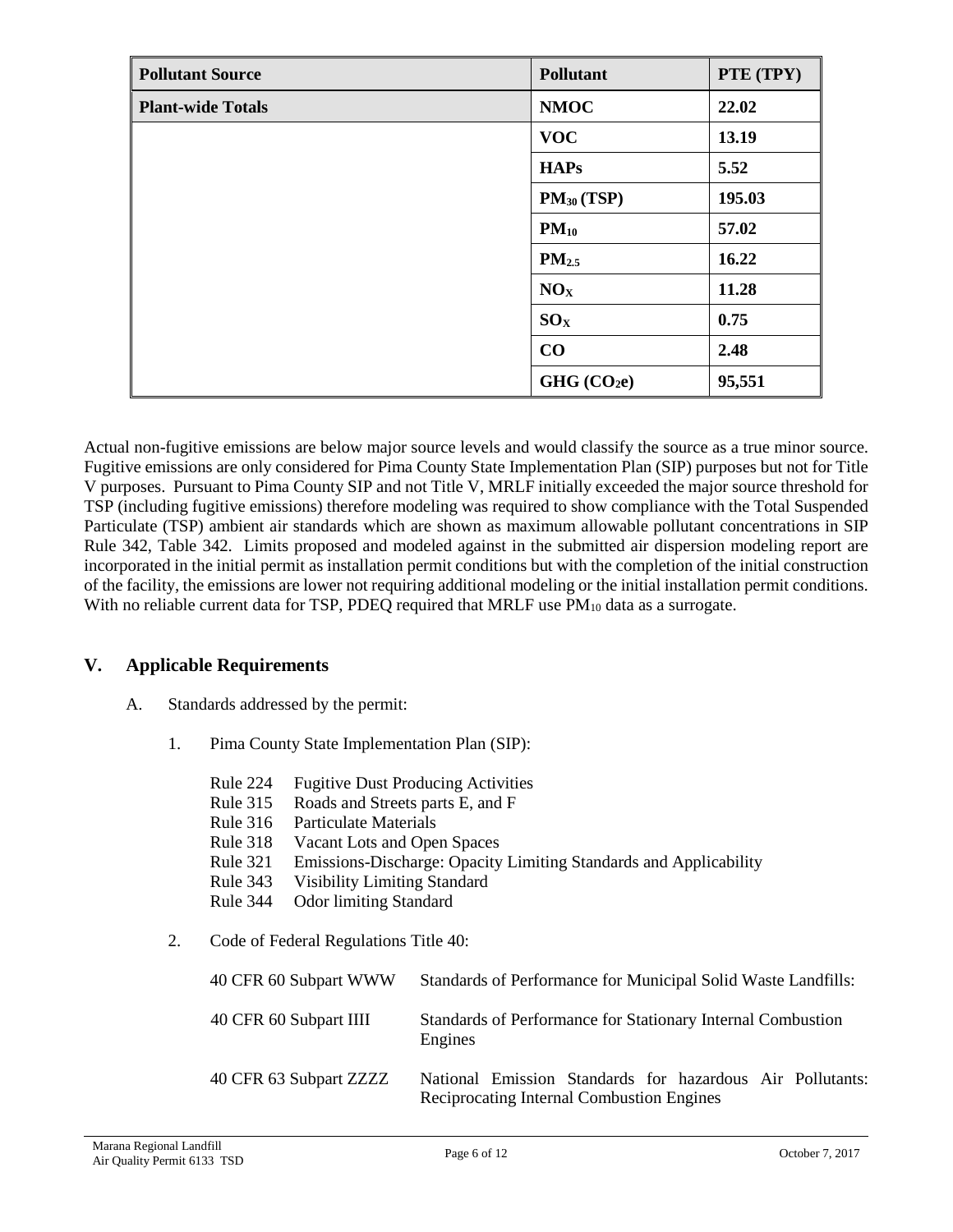3. Pima County Code (PCC) Title 17, Chapter 17.16:

| 17.16.020 | Noncompliance with Applicable Standards                  |
|-----------|----------------------------------------------------------|
| 17.16.030 | <b>Odor Limiting Standards</b>                           |
| 17.16.040 | Standards and Applicability (Visible Emissions)          |
| 17.16.050 | <b>Visibility Limiting Standards</b>                     |
| 17.16.060 | <b>Fugitive Dust Producing Activities</b>                |
| 17.16.080 | Vacant Lots and Open Spaces                              |
| 17.16.090 | Roads and Streets                                        |
| 17.16.100 | Particulate Materials                                    |
| 17.16.110 | <b>Storage Piles</b>                                     |
| 17.16.430 | <b>Standards of Performance for Unclassified Sources</b> |
| 17.16.400 | Organic solvents and Other Organic Materials             |
| 17.16.450 | <b>Off-Road Machinery</b>                                |
| 17.16.470 | Roadway and Site Cleaning Machinery                      |
|           |                                                          |

B. Standards which are not applicable:

PSD/NSR. PSD is not applicable because emissions at the facility are less than 250 TPY. Nonattainment NSR did not apply.

## **VI. Permit Contents**

### **A. Section 1: Landfill Operations**

- 1. Emission Limits/Standards:
	- a. Municipal Solid Waste Landfill (NSPS and NESHAP) [II.A of Part B, Section 1 of the permit]
		- i. The Permittee is required to comply with 40 CFR 60 Subpart WWW, "Standards of Performance for Municipal Solid Waste Landfills" by recalculating the NMOC emission rate annually and submitting an annual emission report to the Control Officer. The procedures for calculating the emission rate are provided in the permit.
		- ii. Should the NMOC emission rate, exceed 50 megagrams per year, the Permittee is required to install a collection and control system in compliance with 40 CFR 60.752(b)(2).
		- iii. When the landfill is permanently closed, the Permittee is required to submit a closure notification to the Control Officer as provided for in 40 CFR 60.757(d).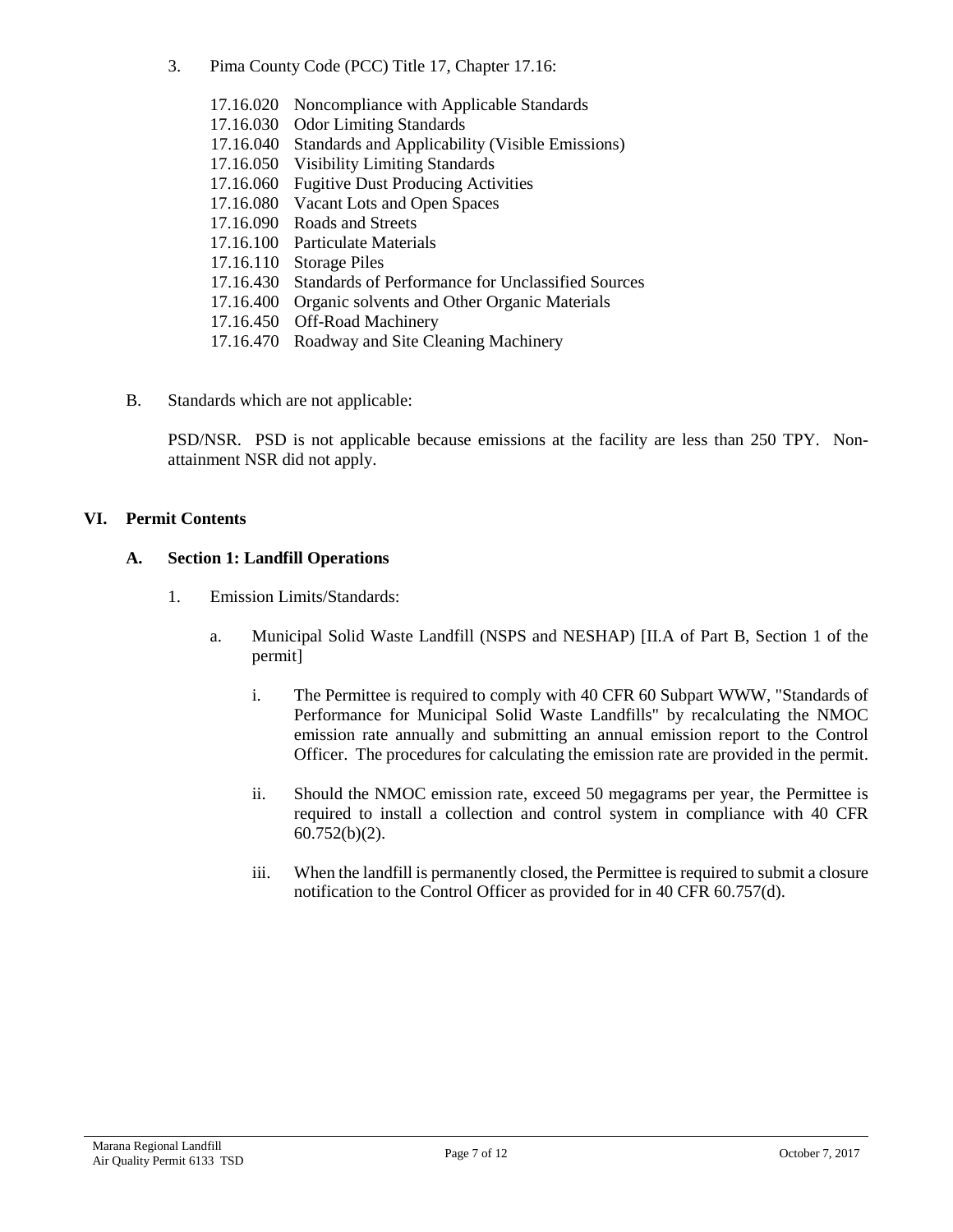### b. Installation Permit Conditions

Per Pima County SIP Rule 504, a new major source for criteria pollutants (greater than 100 TPY) is required to submit modeling to show compliance with all applicable ambient air standards which are shown as maximum allowable pollutant concentrations in SIP Rule 342, Table 342.. At the time of the initial construction and excavation of the Facility, and according the SIP Rule, MRLF was major for particulate matter (including fugitives), therefore is required to show compliance with the SIP total suspended particulate (TSP) standard of 150  $\mu$ g/ m<sup>3</sup> per averaged 24 hour period. This required that MRLF's initial permit some limitations and controls on operations were in order to meet the maximum allowable concentrations within Table 342.

The controls submitted in the 2012 modeling report that are practically enforceable were incorporated in the initial permit as installation permit conditions, but are no long needed.

The conditions resulting from the limitations and controls proposed by MRLF in the modeling report were

- i. a limitation to only operate 19 hours per day during mass excavation operations of Module 1B. A day for the purposes of this permit has been defined as a calendar day. MRLF's proposed hours of 19 hours per day were for Module 1B (landfill operation and future cell construction).
- ii. MRLF has proposed that vehicles will follow a proposed path along dirt roads during Module 1A and 1B construction/operation. Emissions modeled from dirt roads are dependent on the length and width of the road as well as the controls used. PDEQ will require that MRLF maintain all dirt roads at a distance of approximately 520 feet or more from the western fence line and approximately 490 feet or more from the southern fence line as proposed in the air dispersion modeling report submitted January 17, 2012.
- iii. In order to prevent emissions from crossing property boundary lines, MRLF is required to maintain all roads in active use according to prescribed permit conditions or Pima County Code. This ensures that all efficiencies proposed for vehicles on active roads are adhered to.
- c. Standards for Particulate Matter
	- i. Opacity limiting standards [II.B.1 of Part B, Section 1 of the permit]

These are standard opacity requirements for sources operating in Pima County.

ii. Visibility limiting standards

These visibility standards prevent the Permittee from having visible emissions go beyond the property line of the facility. The Permittee is required to control air born particulate matter at all times using reasonable measures. As long as the Permittee is using reasonable measures, the Permittee is in compliance when the wind speed exceeds twenty five miles per hour. Emissions from undisturbed land are not affected by this requirement.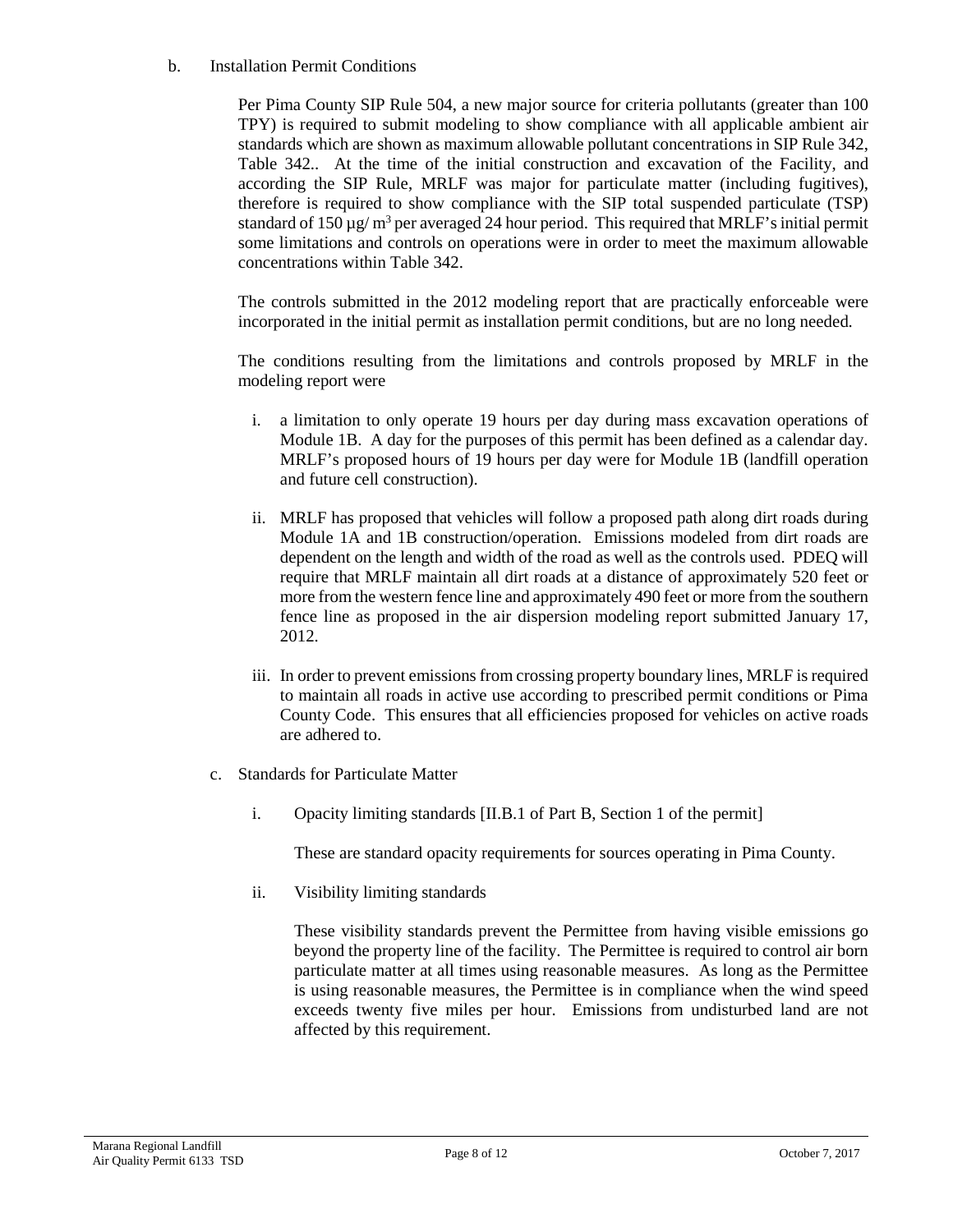- iii. The Permittee is required to apply adequate amounts of water, or other effective dust suppressants until the area becomes permanently stabilized.
- iv. Vacant lots, open spaces, roads and streets

These generic Pima County Code dust control standards describe how the Permittee is required to control dust from onsite activities.

v. Particulate Materials and Fugitive Dust Producing Activities

These generic Pima County Code dust control standards describe how the Permittee is required to control dust from onsite activities which may include construction, transportation and storage of particulate matter.

vi. Odor Limiting Standard

This standard requires the Permittee to control all odors from operations at the facility so as not to cause air pollution.

### **2. Monitoring Requirements**

- a. Municipal Solid Waste Landfill (NSPS and NESHAP)
	- i. This standard requires the Permittee to calculate the NMOC emission rate using the procedures specified in 40 CFR 60.754.
	- ii. After calculating the emission rate the Permittee compares the calculated NMOC mass emission rate to the standard of 50 megagrams per year. If the NMOC emission rate calculated is less than 50 megagrams per year, then the Permittee is required to submit an annual emission rate report with the recalculated NMOC mass emission rate. If the calculated NMOC emission rate is equal to or greater than 50 megagrams per year, then the Permittee is required to either install a gas collection system in accordance with 40 CFR 60.752(b)(2) or determine a site-specifc NMOC concentration and recalculate the NMOC emission rate using the procedures in  $60.754(a)(3)$ . If the NMOC emission rate is equal to or greater than 50 megagrams per year, then the Permittee is required to either install a gas collection system in accordance with  $40 \text{ CFR } 60.752(b)(2)$  or determine the site-specifc methane generation rate constant using the procedures in  $60.754(a)(4)$  If this rate is still equal to or greater than 50 megagrams per year then the Permittee shall install the gas collection system in accordance with 40 CFR  $60.752(b)(2)$ . There are three Tiers that the Permittee may use to calculate the NMOC emission rate.
- b. Particulate Matter

The Permittee is required to conduct a survey of any visible emissions from sources of fugitive dust. If the emissions appear to exceed 20% the Permittee is required to conduct a Method 9 observation. If the Method 9 results show that the visible emissions exceed 20% then the Permittee shall take immediate action to reduce the opacity below 20%.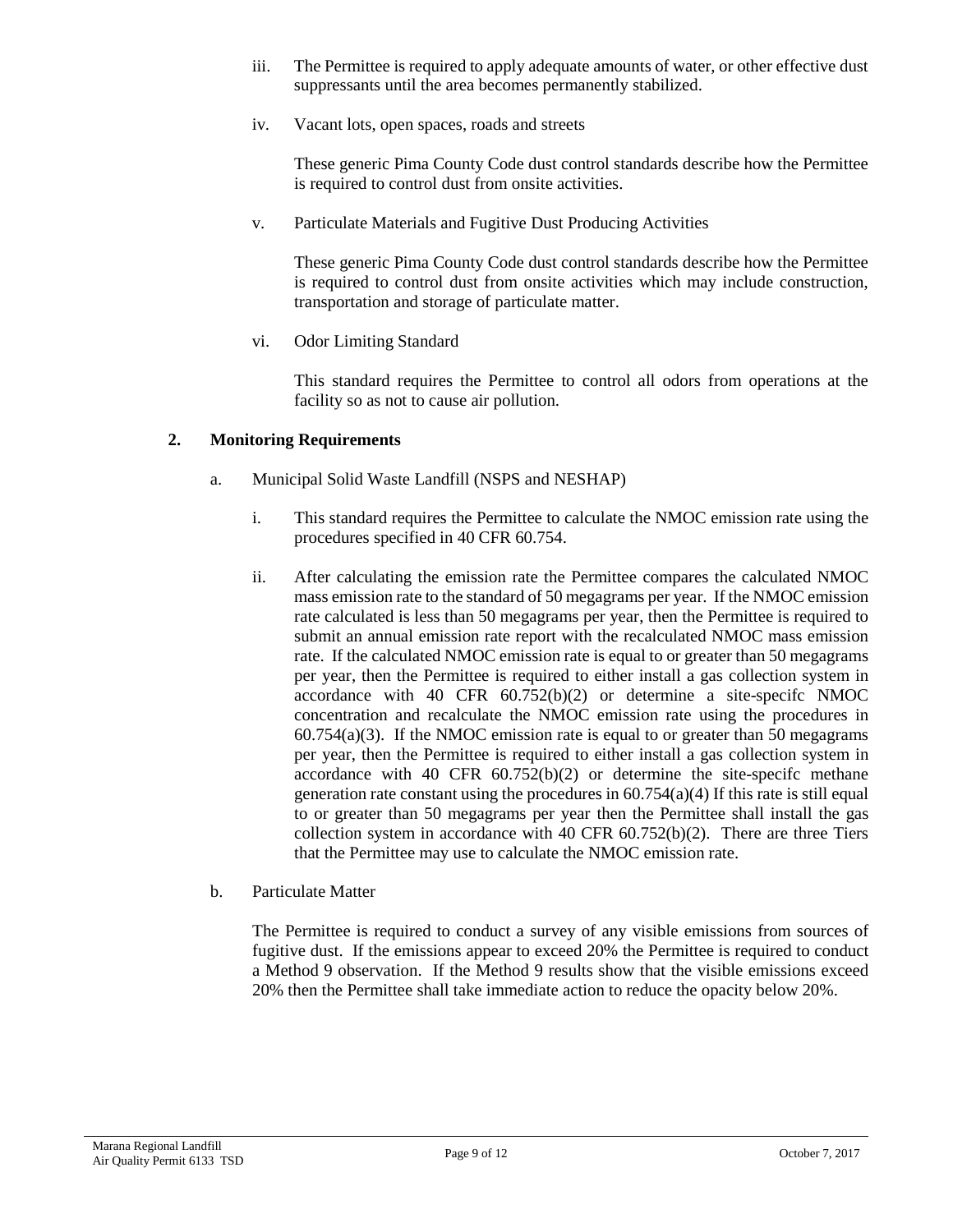### **3. Recordkeeping Requirements**

a. Municipal Solid Waste Landfill (NSPS and NESHAP)

The Permittee is required to keep readily accessible or on site records of all required monitoring for at least 5 years. Keeping these records verifies that the Permittee is recalculating the design capacity of the landfill.

b. The Permittee is required to keep records of the following for fugitive dust surveys: the date the observations were made, fugitive dust sources observed, results of the observations, and any corrective actions taken. These records verify that the Permittee is monitoring all fugitive dust sources and showing compliance with emission limits and standards. Pima County Code requires all records to be kept on site or readily accessible for a period of five years.

## **4. Reporting Requirements**

- a. Municipal Solid Waste Landfill (NSPS and NESHAP)
	- i. The Permittee is required to submit the initial design capacity report as required by federal regulations.
	- ii. The Permittee is required to submit an NMOC emission rate report to the Control Officer annually or as allowed by 40 CFR Part 60 Subpart WWW. The Control Officer may request such additional information as may be necessary to verify the reported NMOC emission rate. The NMOC emission rate report shall include all the data, calculations, sample reports and measurements used to estimate the annual emissions.
- b. Facility Wide Requirements

These are standard Pima County Code permit reporting requirements for Title V sources which include excess emissions and deviations, compliance certifications, semiannual reports of required monitoring and emissions inventory reports. Reports are to be submitted as required by the permit and Pima County Code.

### **5. Testing Requirements**

- a. The only required testing is EPA Method 9, visible emissions observation test. This test is to be used as required by the permit when emissions appear to exceed 20% opacity.
- b. If any other tests are necessary or required by the Control Officer, a written request with the appropriate test methods shall be made to the Control Officer or Permittee respectively.

### **B. Section 2: Combustion Processes**

The combustion equipment identified within this section has the potential to emit significant quantities of regulated air pollutants. This equipment includes non-road engines, such as, portable emergency generators or fire pump not subject to NSPS Subpart IIII or NESHAP ZZZZ, and one stationary water pump which is subject to NSPS IIII and NESHAP ZZZZ. The EPA has established conditions that apply to this engine. PDEQ has included in the permit the federal conditions that apply to the stationary equipment.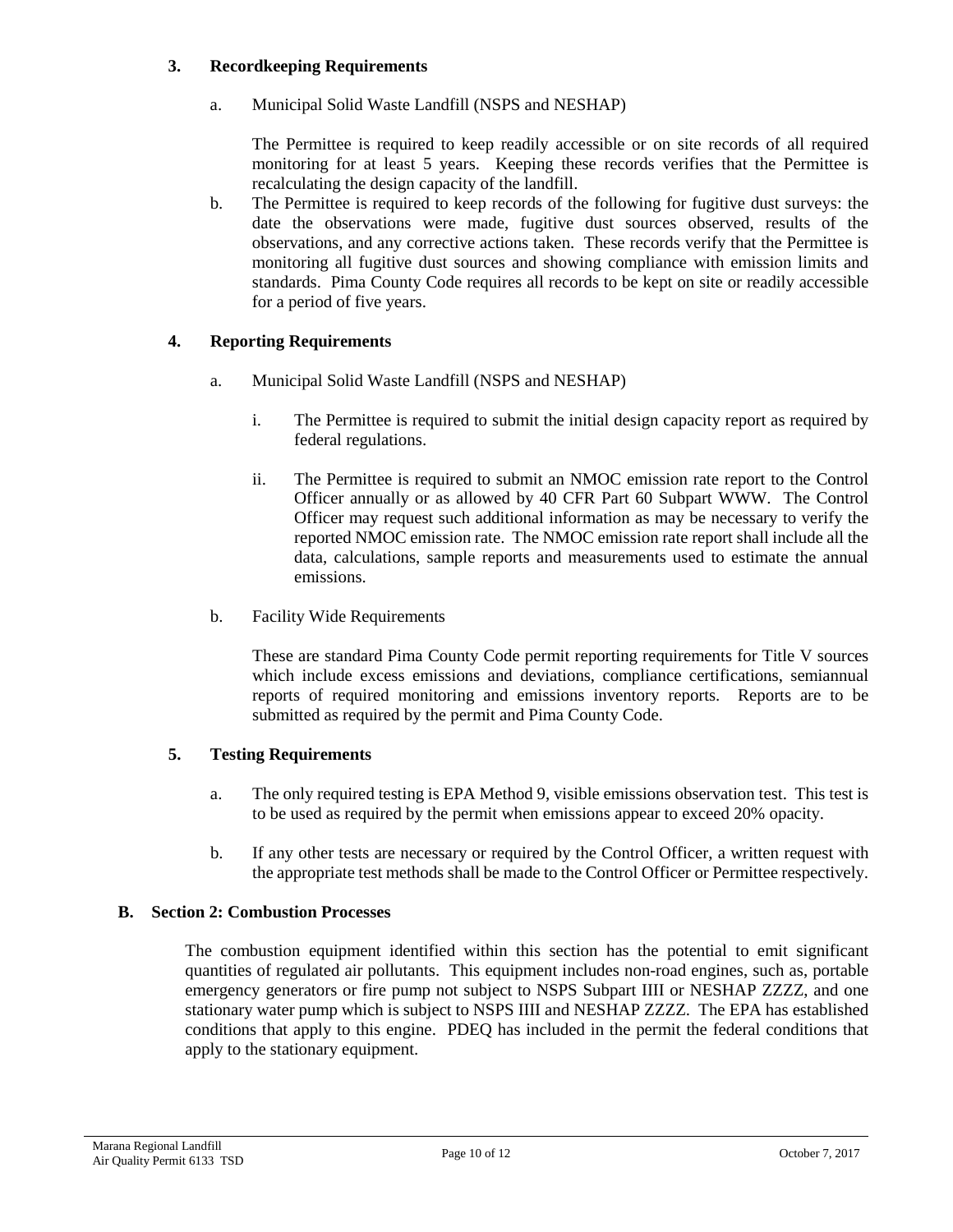## **1. Operational Limitation:**

Standards consisting of certified emission limits and useful life for certification of the engines, fuel requirements, installation restrictions for engines and methods of compliance for the Permittee. The Permittee is required to operate and maintain all subject units according to the manufacturer's instructions or procedures developed by the Permittee and approved by the engine manufacturer.

## **2. Opacity:**

The Permittee cannot allow any equipment under his control to emit effluents (such as exhaust from a water pump) that exceed specific values of opacity (the degree to which light cannot pass through the plume of effluent/exhaust.) The Permittee demonstrates compliance with this regulation by checking the exhaust from the water pump under his control quarterly, and keeping complete records of these checks.

In addition, should the engine(s) not be constant speed engine(s), the Permittee is also required to certify the opacity levels according the federal requirements specified in the permit. If the engine(s) are constant speed engine(s), the federal opacity requirements do not apply and only the local 20% opacity standard is applicable.

### **3. Fuel Requirements:**

The Permittee is prohibited from firing fuels other that those allowed by the permit. This is a material permit condition as alternate fuels may result in an increase in emissions for this group of equipment to above major source thresholds.

### **C. Section 3:** [Reserved for Other Operations]

## **D. Section 4: Asbestos Waste Disposal**

Following the 30 Day Asbestos Acceptance Notification received on April 30, 2015, the source became subject to National Emission Standards for Hazardous Air Pollutants 40 CFR Part 61 Subpart M - National Emission Standard for Asbestos. The applicable regulations are identified in Part B, Section 4 of this permit.

### **VII. Changes to the Previous Permit**

### **Permit Summary**

Parts of the permit summary were updated with current information from the renewal permit application. including the potential to emit figures.

### **Section 3 - Storage Tanks**

The applicable provisions for unclassified sources in this section of that applied to a small 12,000 gallon diesel storage tank and used oil tank in the previous permit (previous condition: Section 3, I.B.1-3), were moved to facility wide conditions in Section 1, II.D and E. The general provisions from this section were removed from the permit and the section relabeled [Reserved for Other Operations]. The diesel storage tank and used oil tank were listed in the insignificant/trivial equipment list in Attachment 3 of the permit.